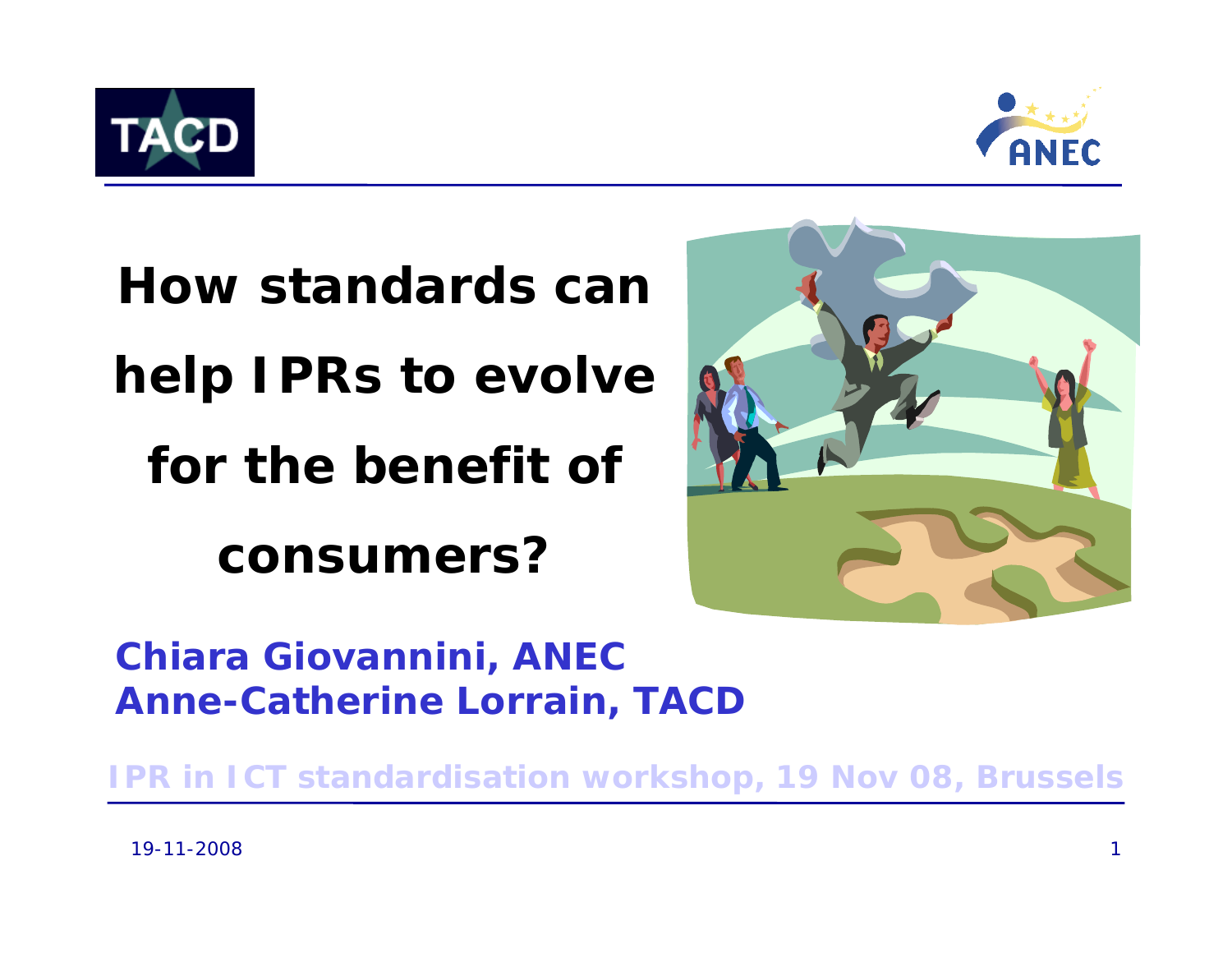



- **ANEC and TACD in a nutshell**
- **ICT standardisation and IPRs: a case for interoperability**
- **Standards as a tool for promoting consumer interests?**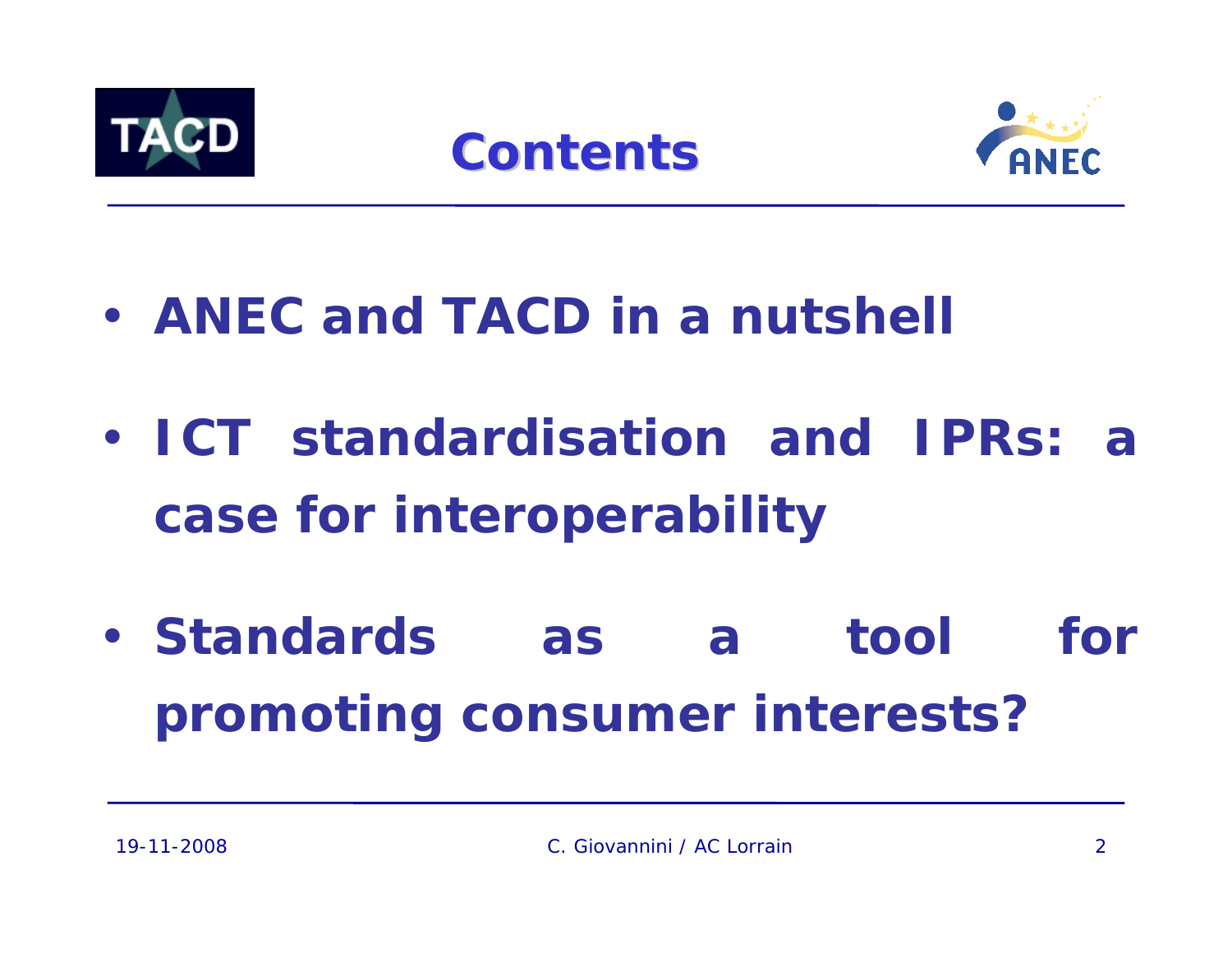





**The European consumer voice in standardisation**

**Ensure public interest representation in standardisation**

**Established in 1995 by national consumer organisations and public authorities**

**Co-funded by the European Commission and EFTA**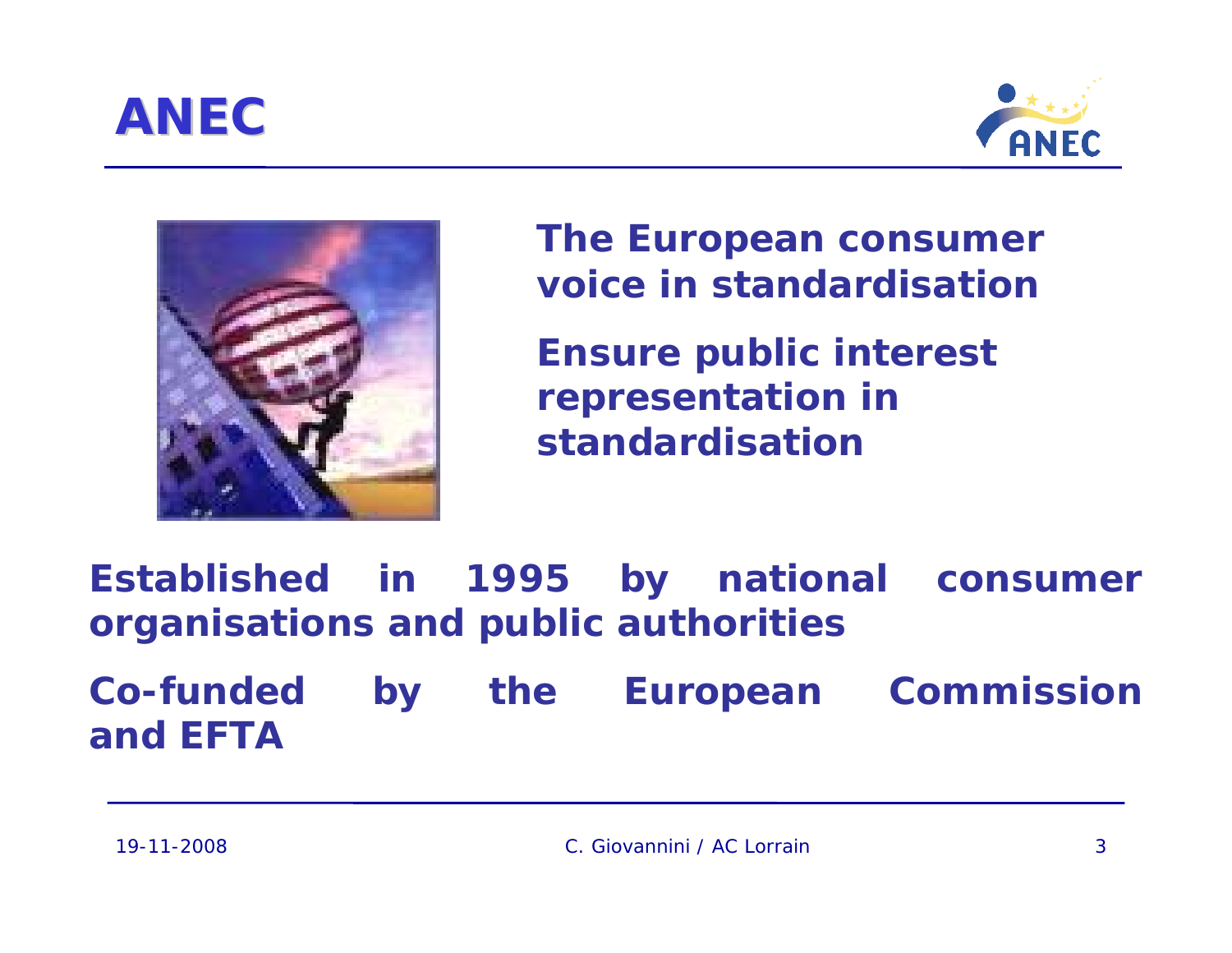



- $\bullet$ **Affiliate member of CI**
- $\bullet$ **Observer to TACD**
- $\bullet$ **Associate Member of CEN**
- $\bullet$ **Cooperating Partner of CENELEC**
- $\bullet$ **Full member of ETSI**
- $\bullet$ **Member of W3C** WORLD WIDE WEB
- $\bullet$ **Observer to ISO-COPOLCO**
- $\bullet$  **Member of European Consumer Consultative Group (ECCG)**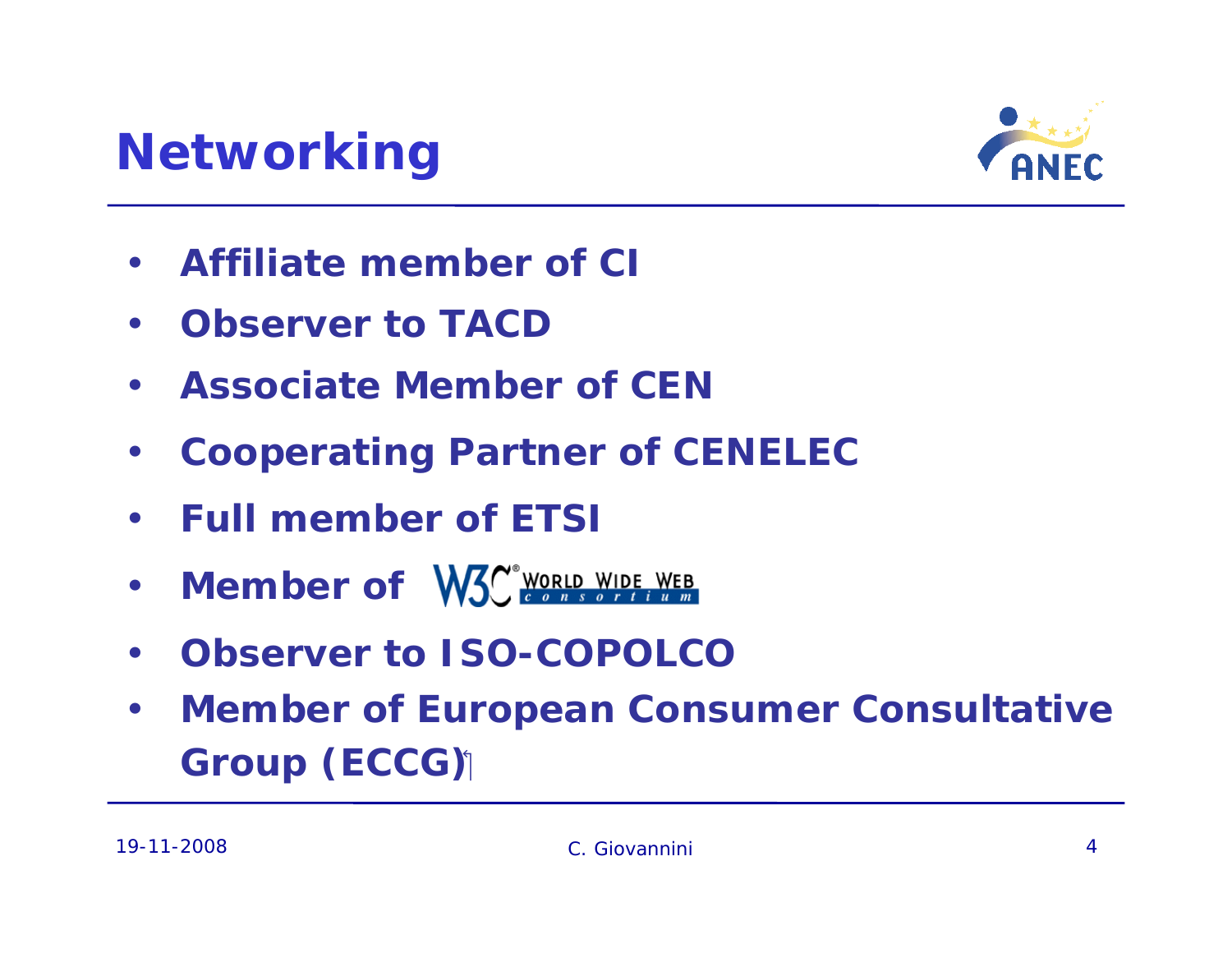#### *The Trans Atlantic Consumer Dialogue* **European members**



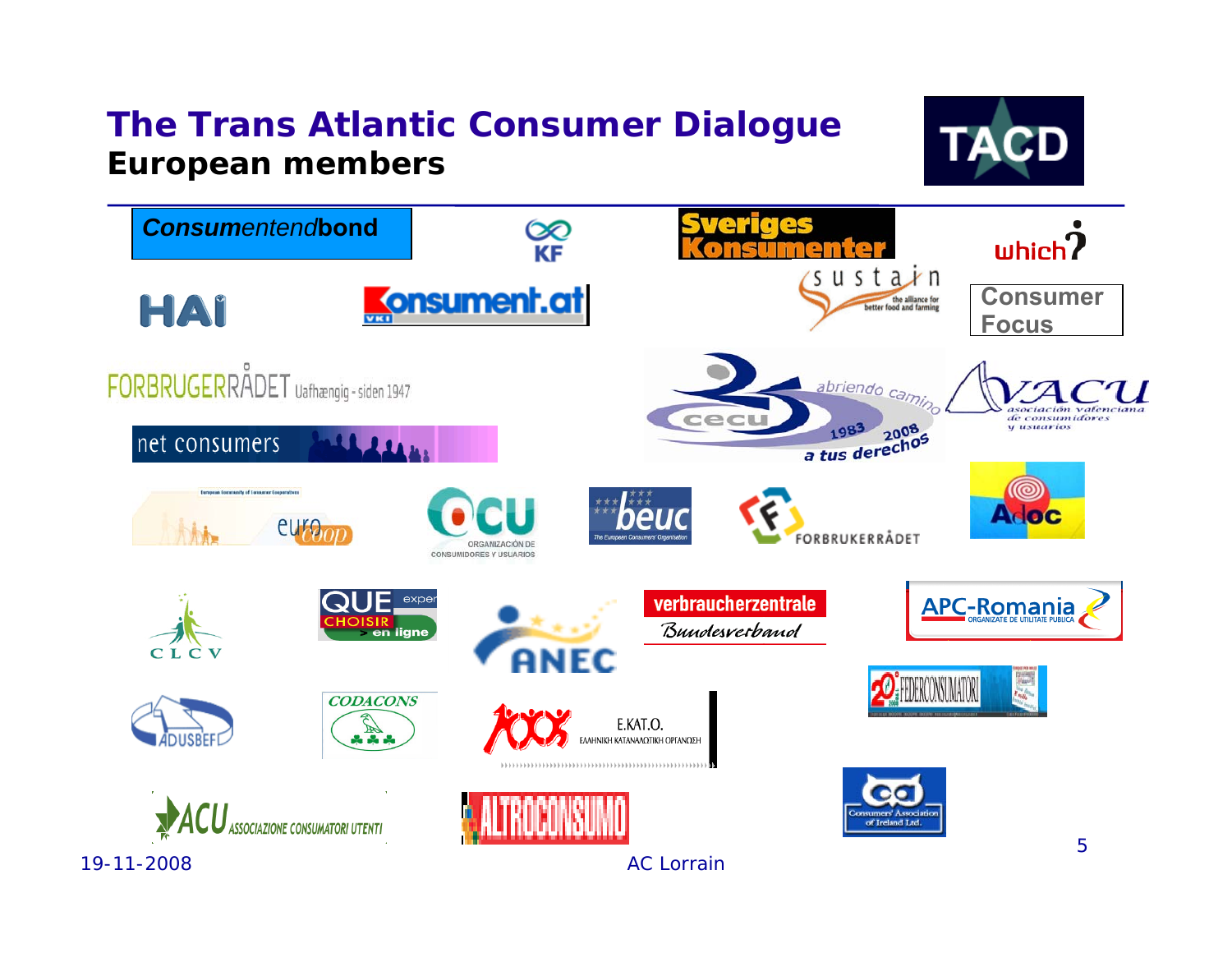#### *The Trans Atlantic Consumer Dialogue* **American members**



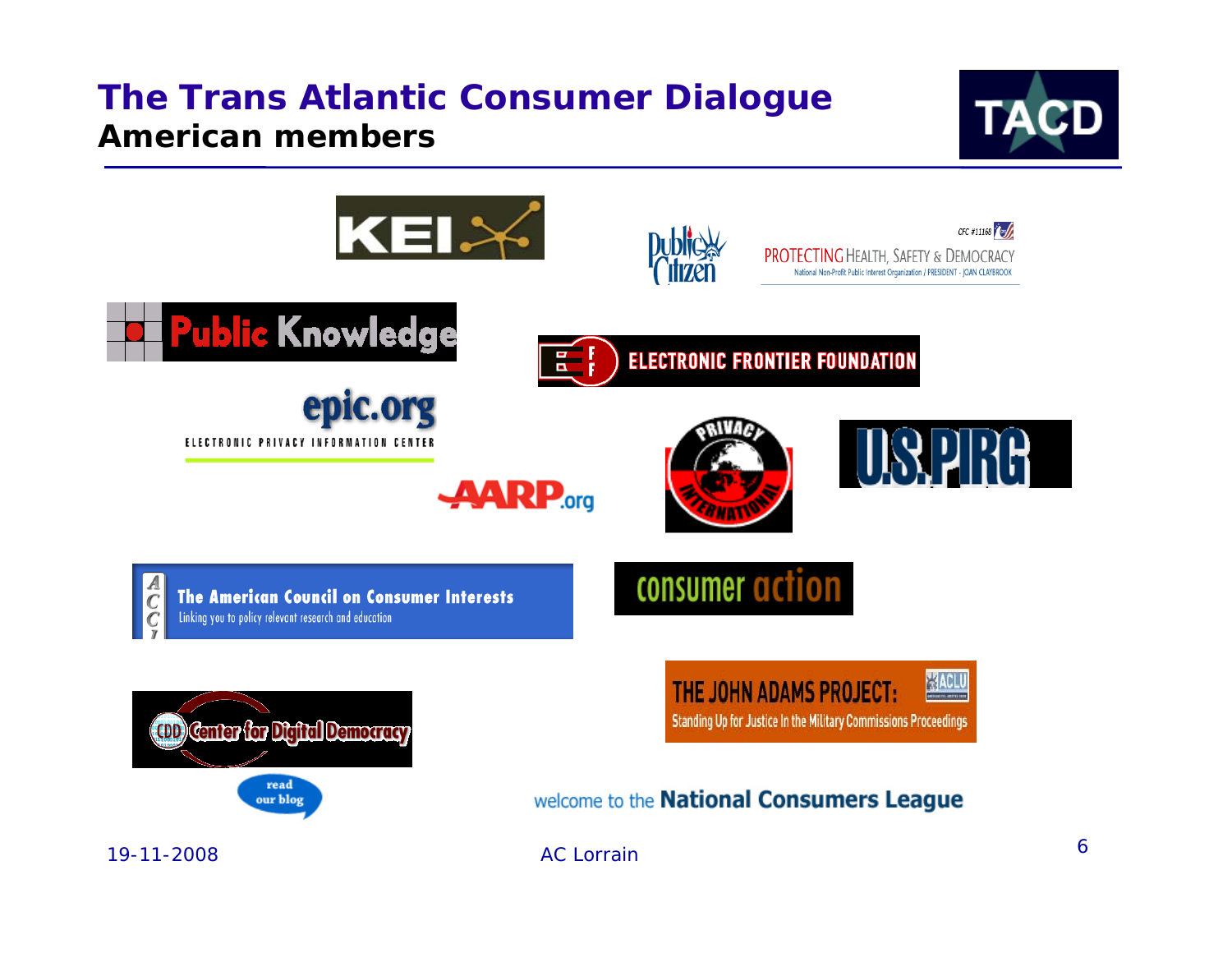

• Standards and openness: a means to achieve **interoperability**, *i.e.* **compatibility** of devices and services;

- Content migration/data portability, content sustainability;
- Promotion of creativity and innovation;
- The "price" issue for end-users: Licenses, royalty fees... Are standards "cheaper"?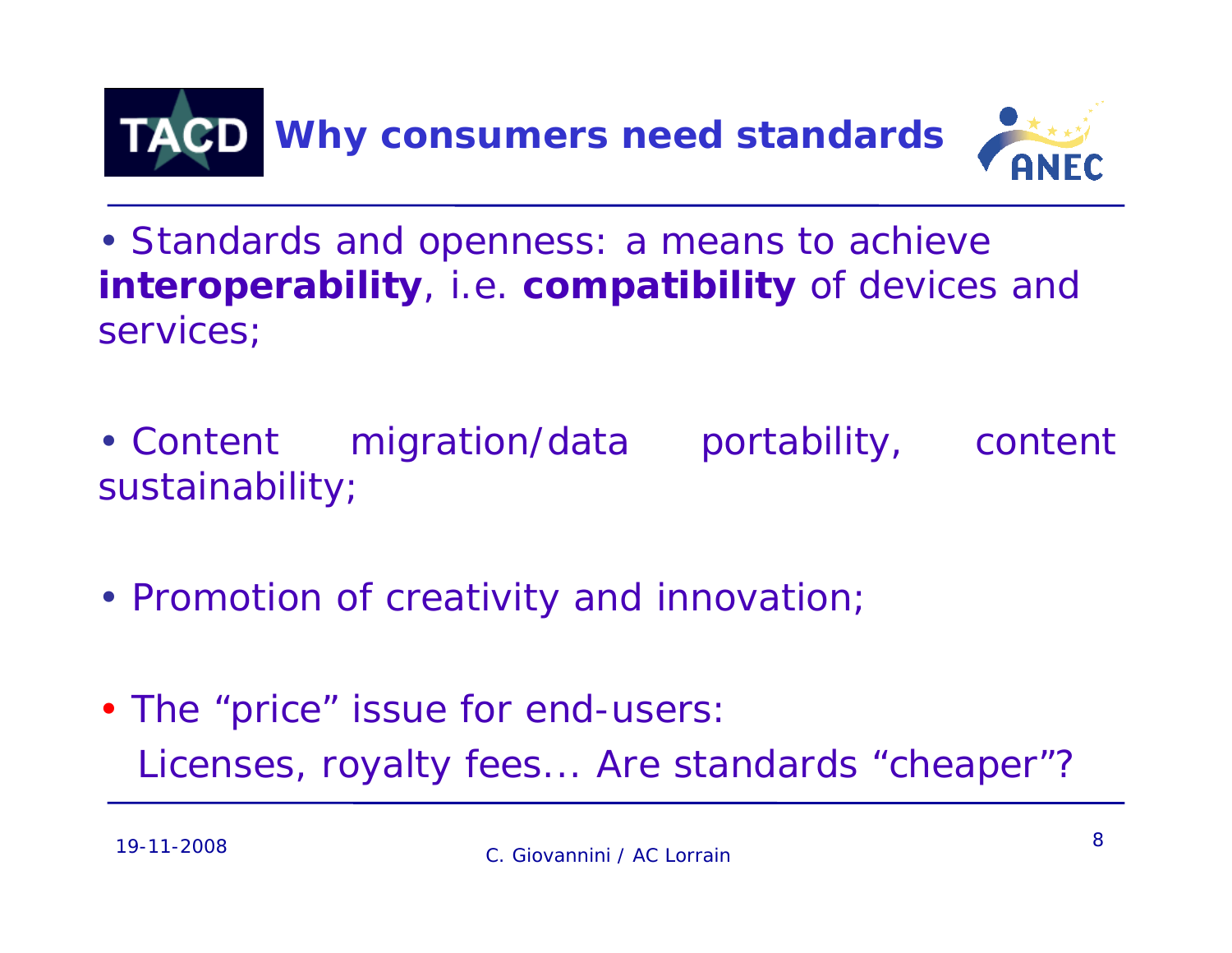

## **TACD Resolution on software interoperability and open standards (July 2008)**

- Maximum consumer choice;
- Level playing field and maximum competition amongst vendors;
- Open standards for formats and intercommunication<br>protocols for interoperability;
- Enhanced consumer privacy and data protection, when building interoperable systems.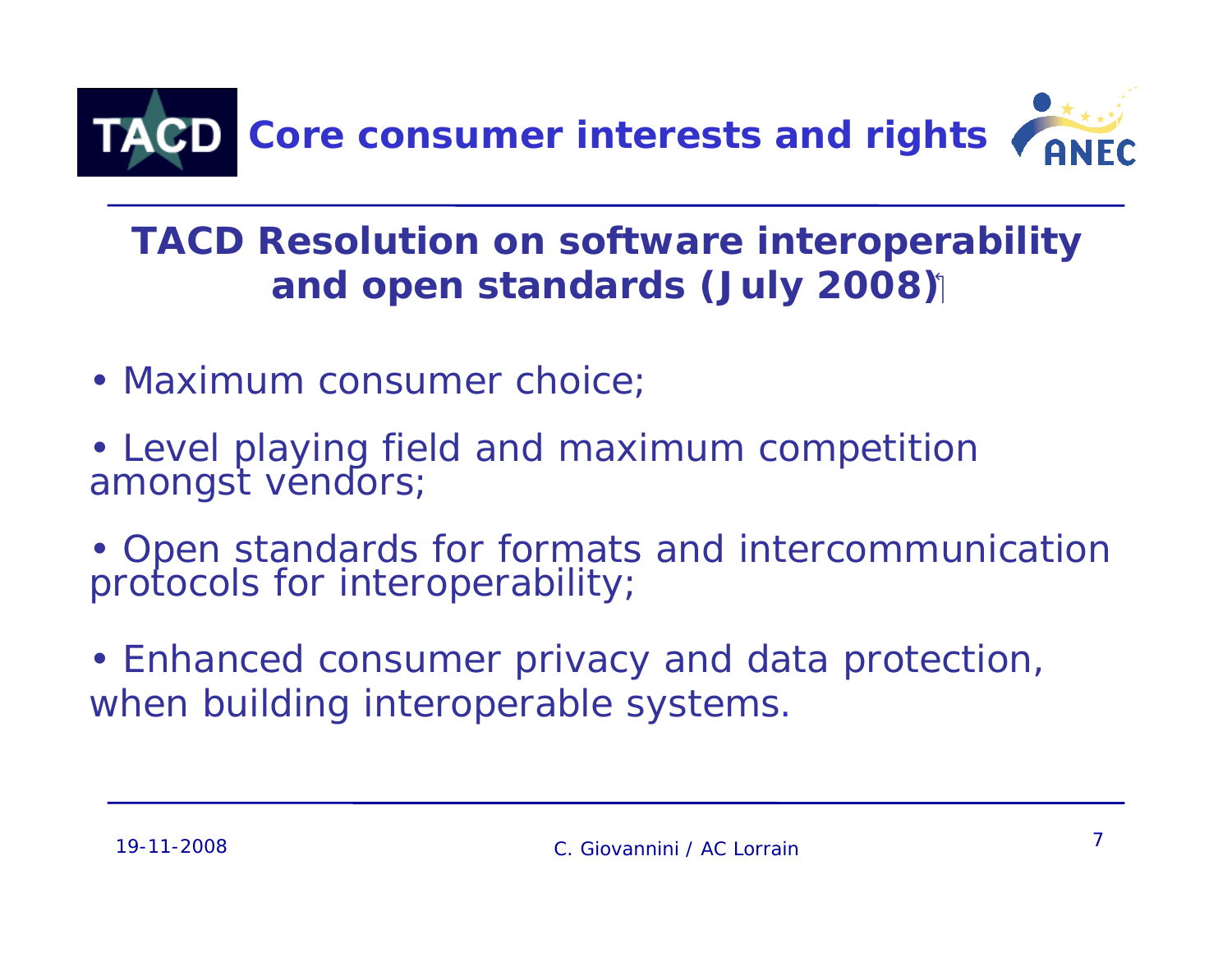



## **How governments can satisfy consumers' needs:**

Promote creation and adoption of **nonproprietary hardware and software interfaces** through a combination of **policy**, **legislation**, **regulation** and **procurement policies** in addition to **voluntary standards** development activities, following **democratic and transparent processes**.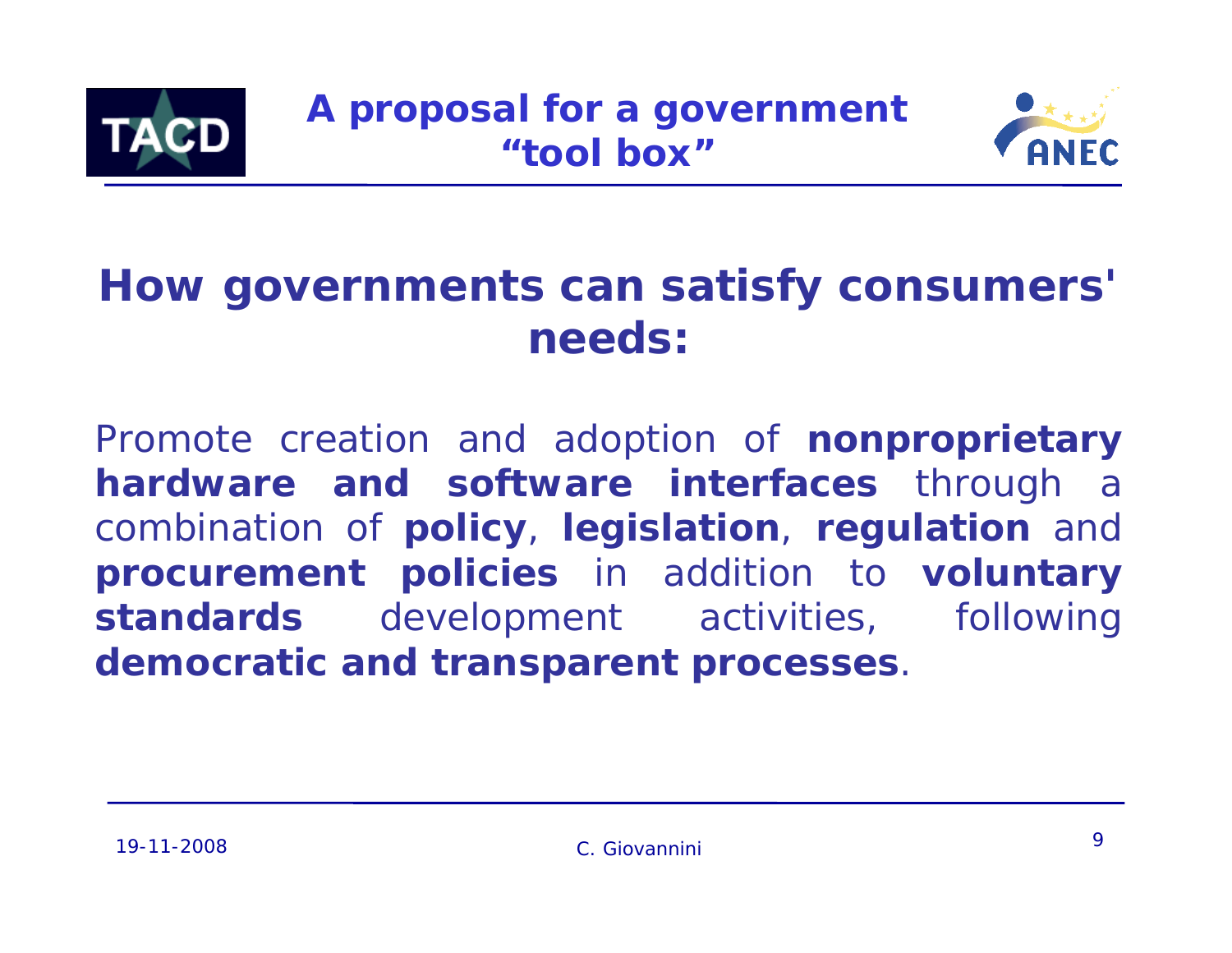



#### **Concrete actions:**

• Give preference to interoperable products or services when undertaking procurement decisions and so encourage their market development;

• Repeal, revise, or refrain from adopting IPRs laws that have adverse effects on interoperability, mainly in the field of patent laws;

• Attempt to achieve interoperability *ex post* within the competition law framework.